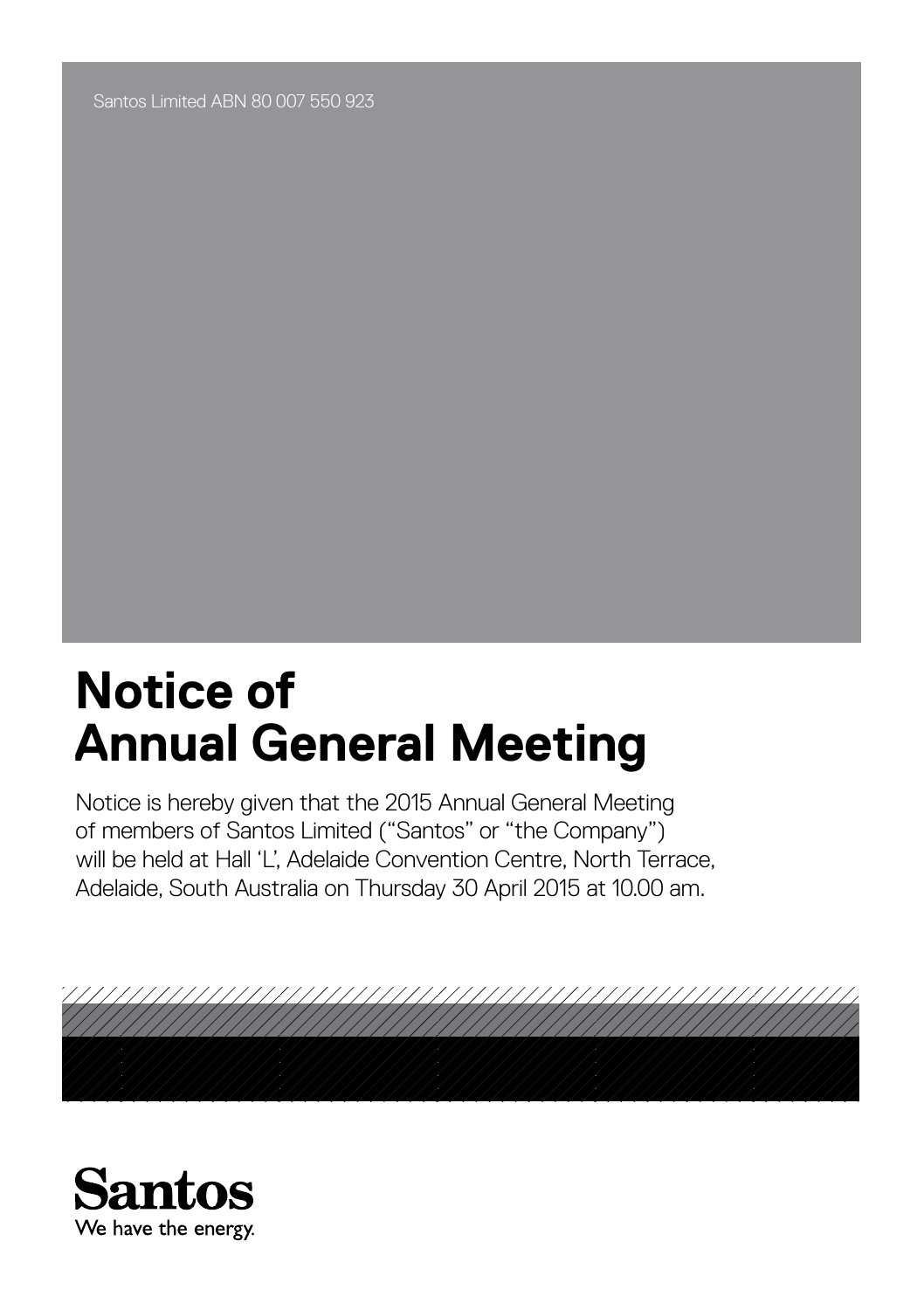### **ORDINARY BUSINESS**

#### **1. Financial Report**

To receive and consider the Financial Report for the year ended 31 December 2014 and the reports of the Directors and the Auditor, as set out in the 2014 Annual Report.

#### **2. To elect or re-elect Directors**

- (a) Mr Roy Alexander Franklin OBE retires by rotation in accordance with Rule 34(c) of the Company's Constitution and, being eligible, offers himself for re-election.
- (b) Ms Yasmin Anita Allen, who was appointed a Director on 22 October 2014, retires in accordance with Rule 34(b) of the Company's Constitution and, being eligible, offers herself for election.

#### **3. Remuneration Report**

To consider, and if thought fit, pass the following non-binding resolution as an ordinary resolution:

 *"That the Remuneration Report for the year ended 31 December 2014 be adopted."*

**Note:** The vote on this resolution is advisory only and does not bind the Directors or the Company.

### **SPECIAL BUSINESS**

#### **4. Grant of Share Acquisition Rights to Mr David Knox**

To consider, and if thought fit, pass the following resolution as an ordinary resolution:

 *"That approval is given for the Company to grant to the Company's Managing Director and Chief Executive Officer, Mr David Knox, Share Acquisition Rights under the Santos Employee Equity Incentive Plan on the terms set out in the Explanatory Notes to this Notice of Meeting."*

#### **5. NED Shareholding Plan**

To consider, and if thought fit, pass the following resolution as an ordinary resolution:

 *"That approval is given for all purposes for the Non-executive Director Shareholding Plan, and the acquisition of shares in the Company by current and future non-executive Directors under that plan, on the terms set out in the Explanatory Notes to this Notice of Meeting."*

#### **6. Renewal of proportional takeover provision**

To consider, and if thought fit, pass the following resolution as a special resolution:

 *"That the proportional takeover provision in Rule 70 of the Constitution of Santos Limited be renewed for a further period of three years commencing from the date of this Annual General Meeting."*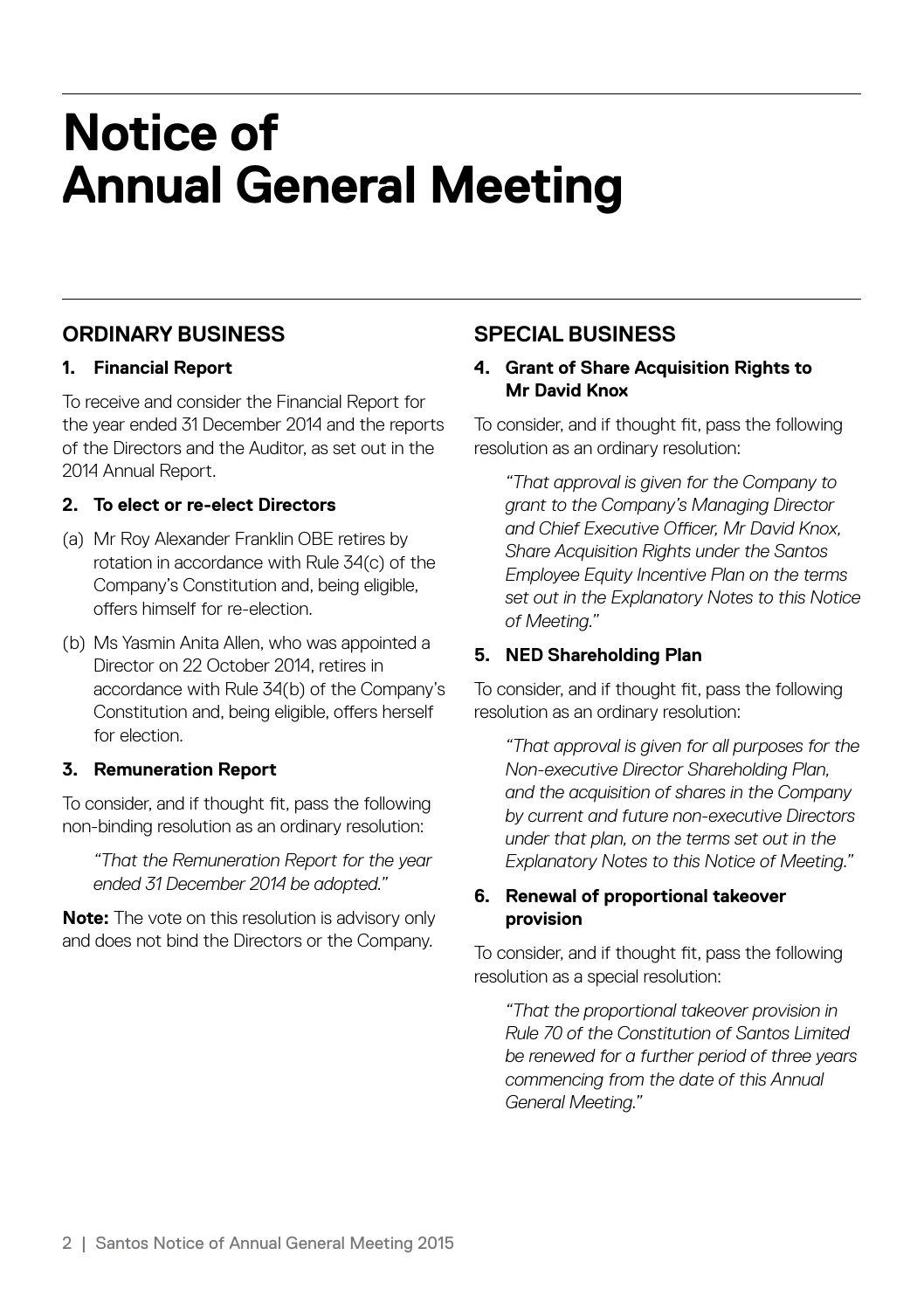### **VOTING ENTITLEMENT**

The Board has determined, in accordance with the Company's Constitution and the *Corporations Regulations 2001* (Cth), that a person's entitlement to vote at the Annual General Meeting will be taken to be the entitlement of that person shown in the Register of Members at 6.30 pm (Adelaide time) on Tuesday, 28 April 2015.

Voting restrictions apply to the Company's key management personnel and their closely related parties, which also affect proxy voting. Full details are included in the Notes Relating to Voting commencing on page 13. In particular, please note that if the Chairman of the meeting is appointed as your proxy, and you have not directed him how to vote, then by completing and returning the proxy form you will be expressly authorising the

Chairman of the meeting to exercise your undirected proxy on resolutions 3, 4 and 5 even though the resolutions are connected with the remuneration of the Company's key management personnel.

The Explanatory Notes and Notes Relating to Voting form part of this Notice of Meeting.

By Order of the Board

#### **David Lim**

Company Secretary

Ground Floor Santos Centre 60 Flinders Street Adelaide, South Australia, 5000

26 March 2015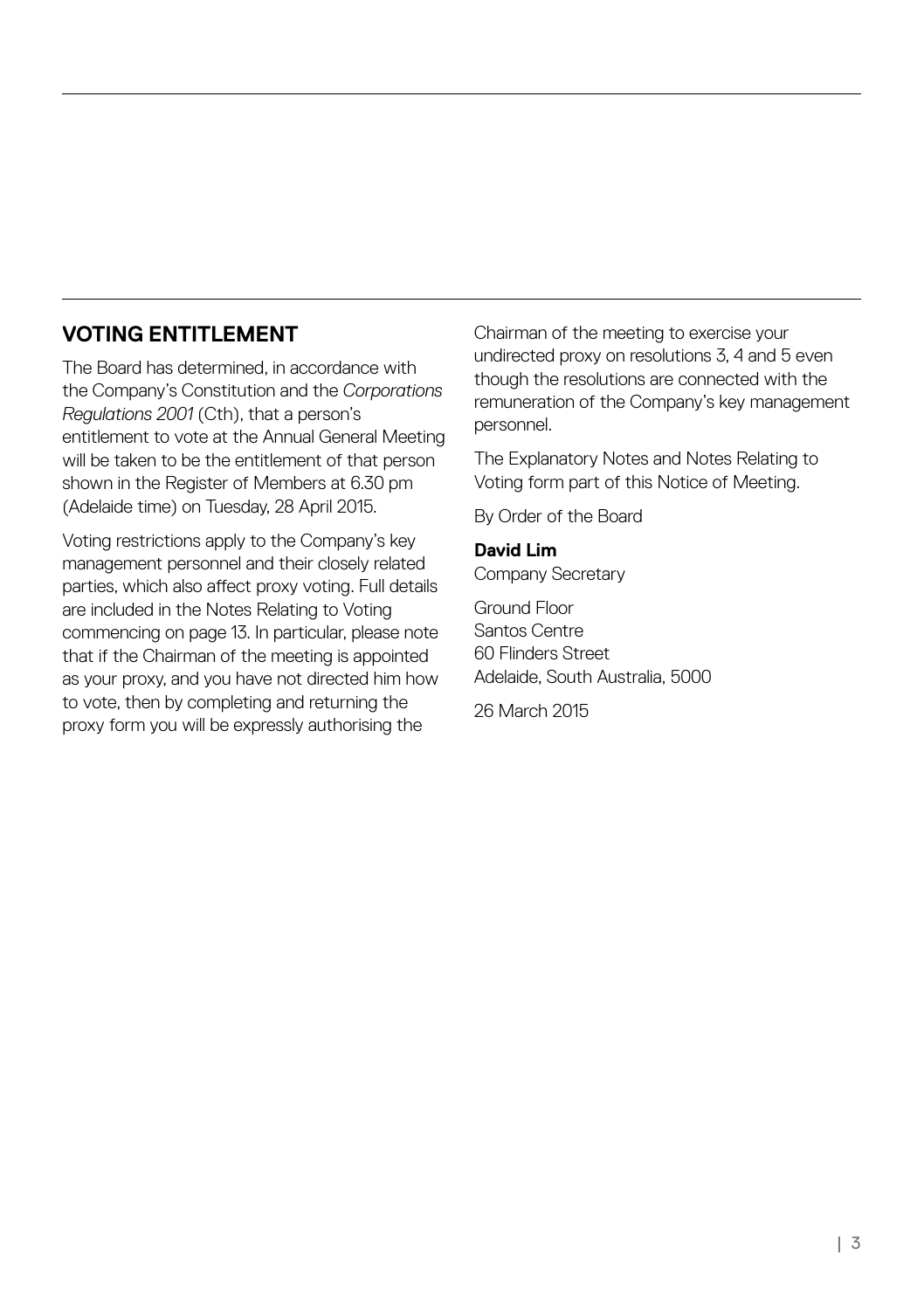#### **Notice of Annual General Meeting** continued

### **EXPLANATORY NOTES**

#### **1. FINANCIAL AND STATUTORY REPORTS**

As required by Section 317 of the *Corporations Act 2001* (Cth) (*Corporations Act*), the Financial Report and the reports of the Directors and the Auditor for the financial year ended 31 December 2014 will be laid before the meeting.

During this item of business, shareholders will be given a reasonable opportunity to ask questions and make comments about the reports and the business and management of the Company. Shareholders will also be given a reasonable opportunity to ask a representative of the Company's Auditor, Ernst & Young, questions in relation to the conduct of the audit (including the independence of the Auditor), and the accounting policies adopted by the Company.

#### **2. ELECTION AND RE-ELECTION OF DIRECTORS**

Rule 34 of the Company's Constitution specifies that at every Annual General Meeting of the Company, one third of the Directors (disregarding any fractions) who have been longest in office since the date of their last election or appointment (excluding the Managing Director and any Director not yet elected) must retire. No Director may hold office without re-election beyond the third Annual General Meeting following the meeting at which the Director was last elected or re-elected.

Accordingly, Mr Roy Alexander Franklin OBE will retire and seek re-election. As announced on 3 March 2015, Mr Kenneth Charles Borda will retire at the end of the AGM and will not be seeking re-election.

Following a recommendation from the Nomination Committee of the Board, the Board appointed Ms Yasmin Anita Allen as a Director on 22 October 2014. Ms Allen is now standing for election at the first Annual General Meeting since she was appointed, in accordance with Rule 34 of the Company's Constitution.

Brief biographical details of each Director standing for election or re-election are provided on this page and pages 5 and 6.



**Mr Roy Alexander Franklin OBE** BSc (Hons)

Mr Franklin has been an independent nonexecutive Director of Santos since 28 September 2006. He is the Chairman of the Environment Health, Safety and Sustainability Committee and member of the People and Remuneration Committee of the Board.

A geologist by training, Mr Franklin has more than 40 years of experience in the international oil and gas business. He also brings to the Board his knowledge and awareness of best practice on corporate governance, safety and remuneration issues in other jurisdictions through his other non-executive directorships.

Mr Franklin is Chairman of the Keller Group plc, non-executive director of Cuadrilla Resources Holdings Limited and a member of the Supervisory Board of OMV A.G. since May 2014.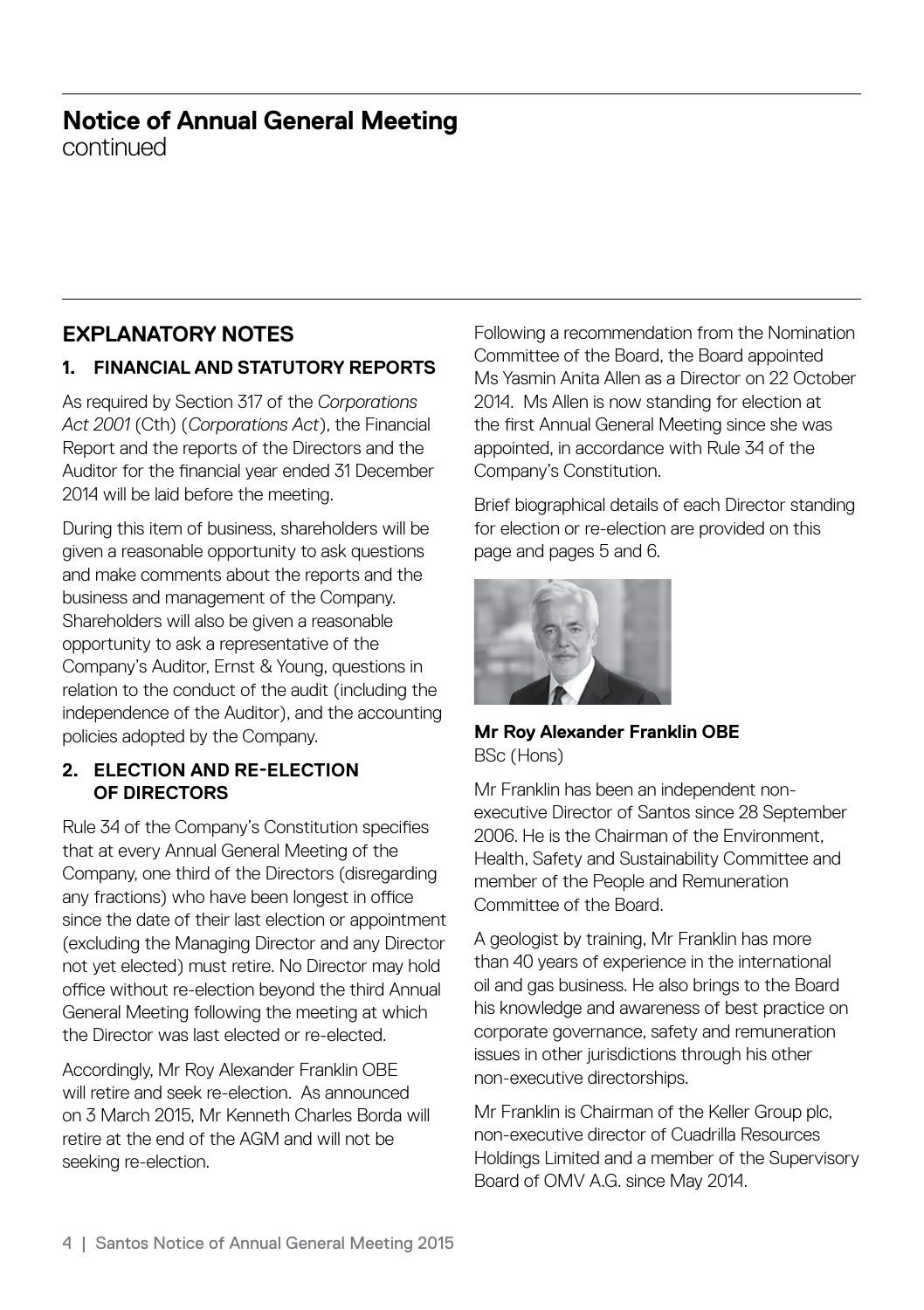Prior to these roles, Mr Franklin was the Chief Executive Officer of Paladin Resources plc from 1997 to 2005, and former Group Managing director of Clyde Petroleum plc. Chairman of BRINDEX, the trade association for UK independent oil and gas companies from 2002 to 2005, and a former member of PILOT, the joint industry/UK government task force set up to maximise hydrocarbon recovery from the UK North Sea 2002–05. Mr Franklin is also a former non-executive director of Boart Longyear Limited from October 2010 to February 2015 and Statoil ASA from October 2007 to June 2013.

In 2004, Mr Franklin was awarded the OBE for services to the UK oil and gas industry. If re-elected, this will be Mr Franklin's fourth term as a non-executive Director of Santos. Whilst the expected tenure of a non-executive Director under the Board Charter is between six and nine years, the Board believes that Mr Franklin brings valuable skills and experience to the Board and continues to exercise robust and independent judgement on all Board decisions. Mr Franklin's deep oil and gas industry expertise and experience will be invaluable in the next critical phase of Santos' transformation, as GLNG is poised to deliver first LNG in the second half of 2015, and ramp up production over the ensuing period. Accordingly, the Board believes that it is in the best interests of shareholders that Mr Franklin be re-elected as a non-executive Director of Santos.

Mr Franklin says:

 *"These are challenging times for the oil and gas industry, as companies strive to adjust their cost base and operating model to the reality of lower than anticipated oil prices.*

 *We have successfully addressed such downturns in the oil price in the past, and I am confident that we will do so again.*

 *Santos, in particular, has the undoubted benefit of several long-life, world-class assets in its portfolio; it has been a privilege to have been involved with their development during my time as a Director, and whilst the short-term outlook may look difficult, I firmly believe that significant value for shareholders will be generated over the life of these assets.* 

 *A geologist by training, I bring to the Board more than 40 years of technical and commercial experience in the international oil and gas sector, which included being the CEO of two of the larger UK-listed independent oil and gas companies that were successfully managed through previous downturns in the oil price.*

 *I am keen to continue to contribute to the Board's oversight of the GLNG Project through to successful completion and steady state production.* 

 *On that basis, I ask for your support for my re-election to serve a further term as a Director of your Company."*

#### **Recommendation**

The Board (with Mr Franklin abstaining) recommends that shareholders vote **IN FAVOUR** of the re-election of Mr Franklin.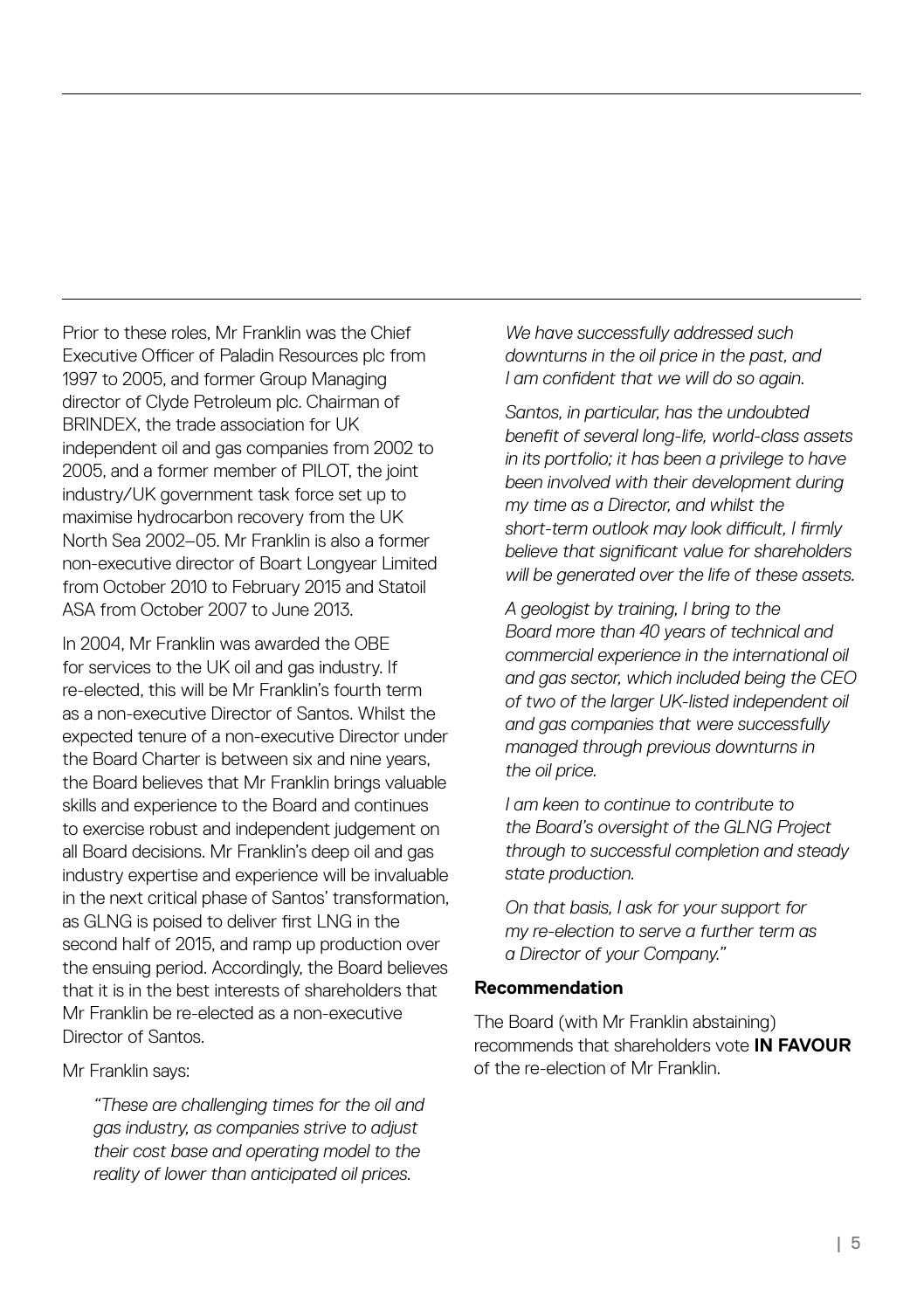continued



**Ms Yasmin Anita Allen**  BCom FAICD

Ms Allen was appointed as an independent non-executive Director and member of the Environment, Health, Safety and Sustainability Committee of the Board on 22 October 2014. Ms Allen has more than 20 years' experience in finance and investment banking, including senior roles at Deutsche Bank AG, ANZ and HSBC Group Plc.

Ms Allen is a director of Insurance Australia Group Limited, where she chairs the Nomination and Remuneration Committee, and is a member of the Audit and Risk Committee. She is also a director of ASX Limited, Cochlear Limited, chair of the Cochlear Audit Committee and is a member of its Nomination and Remuneration Committee.

Ms Allen was formerly chairman of Macquarie Specialised Asset Management Limited. She is a national director of the Australian Institute of Company Directors, a member of the George Institute for Global Health Board and a director of the National Portrait Gallery.

Ms Allen says:

 *"It is an honour to join the board of Santos; to work with this excellent group of Directors, with diverse experiences, and to join the board of a company with a long history in the Cooper Basin and more recently transforming itself into a major supplier of LNG.*

 *I bring significant governance and strategic experience, serving on the boards of Cochlear, ASX and IAG, as well as the Australian Institute of Company Directors and the National Portrait Gallery in Canberra. Previously I was Chairman of the Macquarie Global Infrastructure Funds and a director of EFIC, Australia's Federal export bank. My executive career has been in investment banking; in management and as an equity analyst.*

 *My background and experience enables me to make a contribution in evaluating strategic alternatives, and to bring insights into Santos commercial objectives. I also promote a sound understanding of balance sheet and corporate risk, and I bring a shareholder perspective to deliberations.*

 *I look forward to working with this board and adding my unique skills to the deep technical and industry knowledge already on this board.*

 *On that basis I seek your support for the election as a Director and I would be pleased to work on behalf of you, the shareholder, for Santos."*

#### **Recommendation**

The Board (with Ms Allen abstaining) recommends that shareholders vote **IN FAVOUR** of the election of Ms Allen.

### **3. REMUNERATION REPORT**

Shareholders are asked to adopt the Company's Remuneration Report. The Remuneration Report is set out on pages 52 to 73 of the 2014 Annual Report and is also available from the Company's website www.santos.com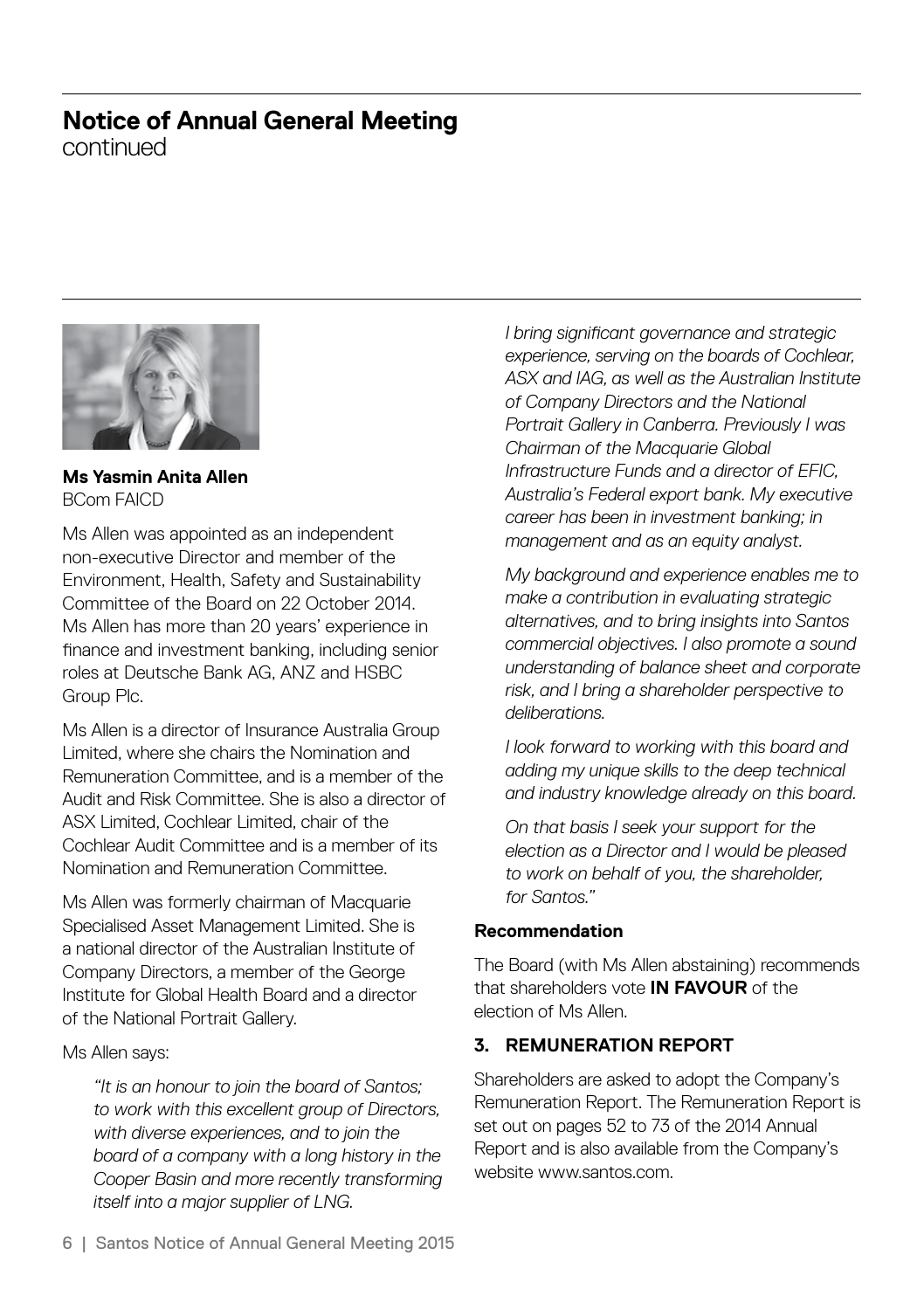The Remuneration Report:

- outlines the key developments that impacted on Santos' remuneration strategy during 2014;
- explains the Board's policies in relation to the objectives and structure of remuneration;
- highlights the links between the Company's performance and the remuneration received by Directors and Key Management Personnel (KMP);
- provides a detailed summary of the components of remuneration for Directors and KMP, including relevant performance conditions; and
- sets out the remuneration details for the Directors and other KMP of the Group.

A reasonable opportunity for discussion of the Remuneration Report will be provided at the Annual General Meeting.

The shareholder vote on the Remuneration Report is advisory only and does not bind the Directors or the Company, in accordance with section 250R of the Corporations Act. Voting restrictions apply in relation to this resolution and are described in the Notes Relating to Voting on page 13.

#### **Recommendation**

The Board recommends that shareholders vote **IN FAVOUR** of adopting the Remuneration Report.

#### **4. GRANT OF SHARE ACQUISITION RIGHTS TO MR DAVID KNOX**

The Company is seeking the approval of shareholders for the grant of Share Acquisition Rights ("SARs") to the Managing Director and Chief Executive Officer, Mr David Knox, under the Santos Employee Equity Incentive Plan ("SEEIP") on the terms set out below.

#### **SEEIP TERMS AND CONDITIONS**

The SARs will be granted in accordance with the terms of the SEEIP, formerly known as the Santos Employee Share Purchase Plan ("SESPP"). The SESPP was approved by shareholders at the Annual General Meeting held on 5 May 2000.

#### **Grant of SARs**

It is proposed that Mr Knox be granted 505,592 SARs as a long-term incentive. The calculation used to determine the number of SARs to be granted is explained further below under the heading 'Quantum of award'.

The SARs will be granted at no cost to Mr Knox, and no amount is payable on vesting of the SARs if the performance conditions are met. Each SAR entitles Mr Knox to one fully paid ordinary share in the Company which, when allocated, will rank equally with shares in the same class. At Santos' election, cash to the same value can be paid as an alternative to providing shares.

If approval is obtained, the SARs will be granted to Mr Knox as soon as practicable after the Annual General Meeting. In any event, they will not be granted more than 12 months after the date of the Annual General Meeting.

SARs granted under the SEEIP do not carry any dividend or voting rights until they vest.

#### **Performance condition**

The Board has determined that the SARs to be granted to Mr Knox will be divided into two tranches. Both tranches will be subject to a relative Total Shareholder Return ("TSR")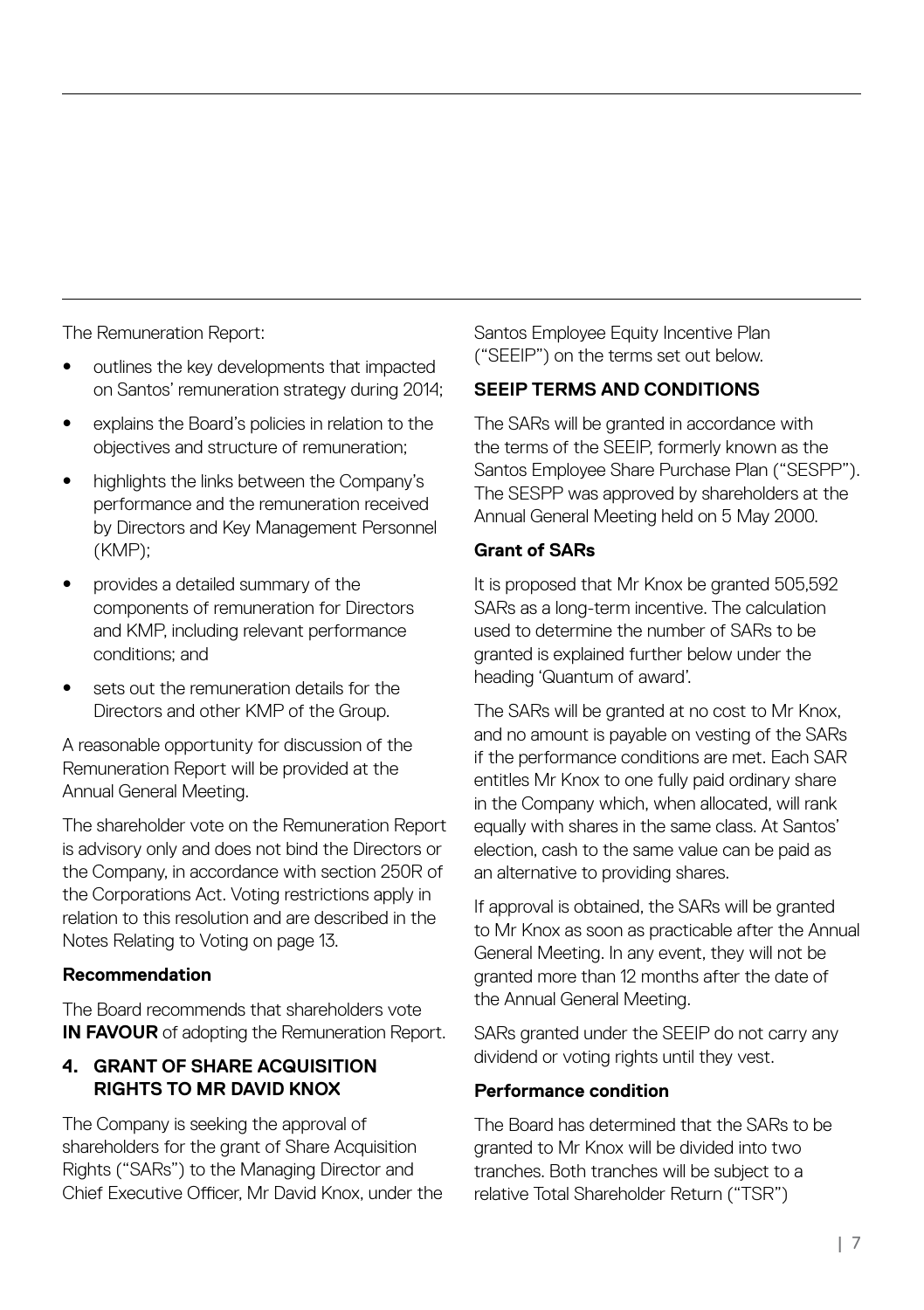continued

performance hurdle. Tranche 1 will comprise 75% of the SARs and will be subject to the Company's TSR performance relative to the TSR performance of the companies comprising the ASX 100 index (as at 1 January 2015). Tranche 2 will comprise 25% of the SARs and will be subject to the TSR performance of the Company relative to the TSR performance of the companies comprising the S&P Global Energy Index (as at 1 January 2015).

Broadly, TSR is the growth in share price, plus dividends reinvested. The TSR for each tranche will be measured over a four-year performance period commencing on 1 January 2015 and ending on 31 December 2018 ("performance period").

At the end of the performance period, the performance conditions are tested and the Company's relative ranking is determined.

The percentage of SARs in each tranche that vests after the end of the performance period will be determined in accordance with the scale set out below.

| <b>Relative TSR ranking</b><br>against ASX 100 or<br><b>S&amp;P Global Energy</b><br>Index | The percentage<br>of SARs which will<br>vest is: |
|--------------------------------------------------------------------------------------------|--------------------------------------------------|
| Does not reach the<br>51st percentile                                                      | 0%                                               |
| Equals the 51st<br>percentile                                                              | 50%                                              |
| Reaches or exceeds<br>the 52nd percentile<br>but does not exceed<br>the 75th percentile    | 2% incremental<br>vesting per percentile         |
| Reaches or exceeds<br>the 76th percentile                                                  | 100%                                             |

The SARs lapse if the performance conditions are not met. There is no re-testing.

#### **Quantum of award**

The number of SARs to be granted to Mr Knox has been determined by dividing an amount equivalent to 100% of Mr Knox's total fixed remuneration (i.e. \$2,421,787.50) by the "fair value" of the SARs. This fair value amount was calculated by an independent party and is based on the share price on 31 December 2014, i.e. at the start of the performance period. It is the same fair value amount that was used to calculate the number of SARs awarded to other senior executives in April 2015 as part of the Company's 2015 long-term incentive program.

Based on the above formula, it is proposed that Mr Knox will be granted 505,592 SARs.

#### **OTHER INFORMATION**

- Mr Knox is the only Director entitled to participate in SEEIP.
- There is no loan in relation to the SARs.
- The ASX Listing Rules require this Notice of Meeting to state the number and price of securities received by Mr Knox since the last shareholder approval. Mr Knox was issued 560,929 SARs (at no cost) pursuant to the shareholder approval obtained at the 2014 AGM.
- Details of Mr Knox's total SARs holdings are provided in the Remuneration Report for the financial year ended 31 December 2014.
- If this grant is approved, some or all of the SARs granted to Mr Knox may vest or lapse on cessation of employment, subject to the Board's discretion as described in the

8 | Santos Notice of Annual General Meeting 2015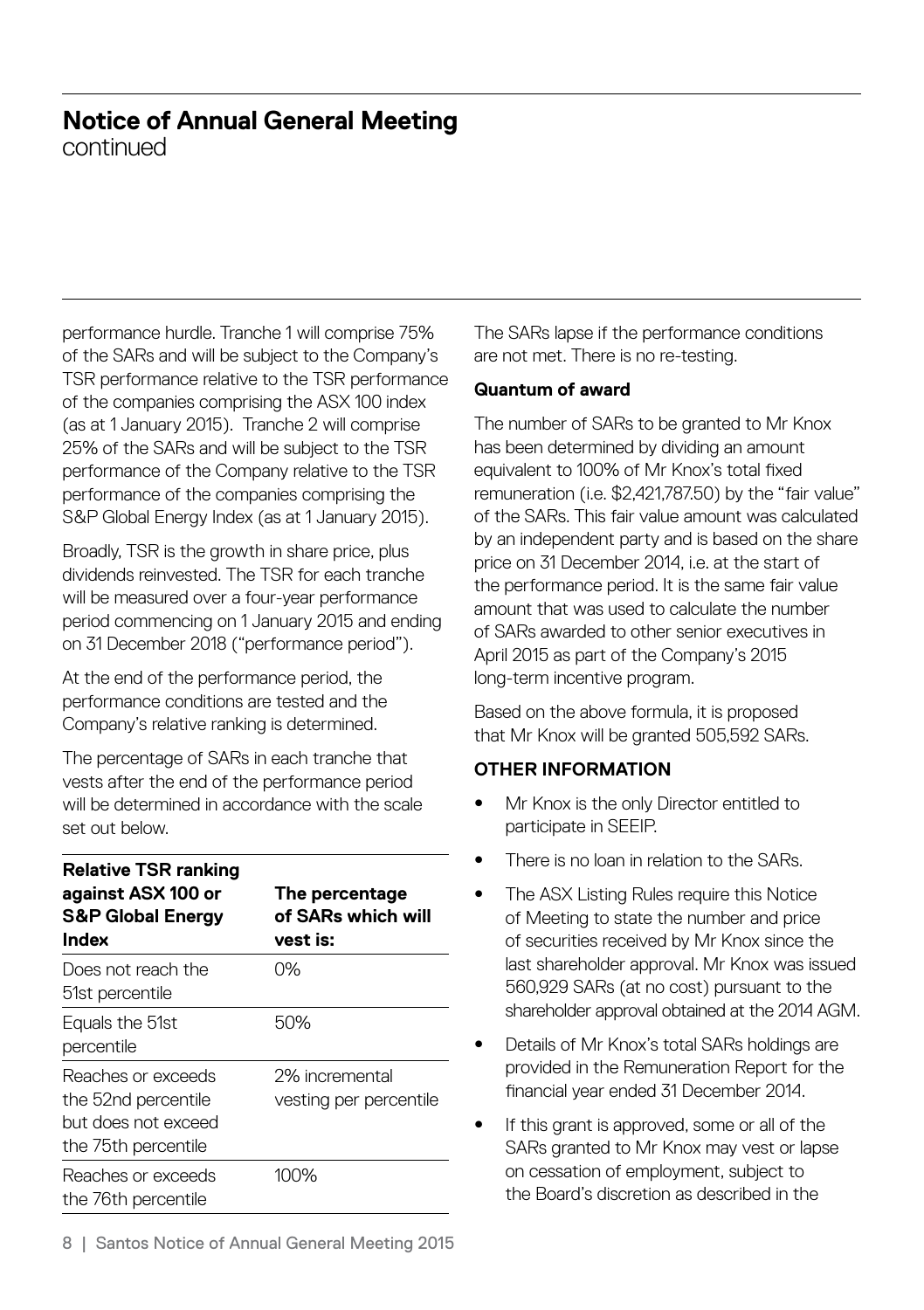Remuneration Report. Under the SEEIP, the Board also has discretion to vest or lapse the CEO's SARs if there is a change of control.

If approval is given by shareholders under ASX Listing Rule 10.14, approval will not be required under ASX Listing Rule 7.1.

Voting restrictions apply in relation to this resolution and are described in the Notes Relating to Voting on page 13.

#### **Recommendation**

The non-executive Directors consider the grant of SARs to Mr Knox to be reasonable and appropriate in all the circumstances. The non-executive Directors recommend that shareholders vote **IN FAVOUR** of resolution 4

#### **5. NED SHAREHOLDING PLAN**

The Company is seeking shareholder approval for the new Non-Executive Director Shareholding Plan ("*NED Shareholding Plan*") and the acquisition of Santos shares by current and future non-executive Directors under the NED Shareholding Plan.

#### **Background**

In June 2014, a minimum shareholding requirement ("*MSR*") was introduced for the Company's non-executive Directors, in order to more closely align their interests with the interests of shareholders. As explained in the Board Charter, the MSR requires non-executive Directors to own a minimum of 15,000 shares in the Company within a 3 year timeframe.

The introduction of the NED Shareholding Plan is intended to assist non-executive Directors to

acquire Santos shares using their own after-tax funds, whether it is in order to meet the MSR or simply to increase their holdings.

#### **NED Shareholding Plan**

If approval is given, each present and future non-executive Director of the Company will be able to voluntarily elect to contribute an amount equivalent to a percentage of their after-tax Directors' fees to acquire ordinary shares in the Company ("*NED Shares*") under the NED Shareholding Plan. The maximum that a non-executive Director can contribute over a one-year period will be an amount equivalent to 100% of their after-tax fees for that year.

Once an election has been made for a particular period, elections can only be changed in exceptional circumstances, such as financial hardship.

NED Shares will be allocated periodically and will either be issued as new shares or purchased on market. Ordinarily it is intended that NED Shares will be issued quarterly.

The acquisition of NED Shares will not involve any additional remuneration for the non-executive Directors. This Plan does not constitute any form of incentive. It is merely a mechanism for the non-executive Directors to invest in the Company at market value. Non-executive Directors will be free to trade shares that are allocated to them under the Plan, subject to compliance with the Company's Securities Trading Policy.

#### **Participation in the NED Shareholding Plan**

Participation in the NED Shareholding Plan will be open to current and future non-executive Directors of the Company in office from time to time.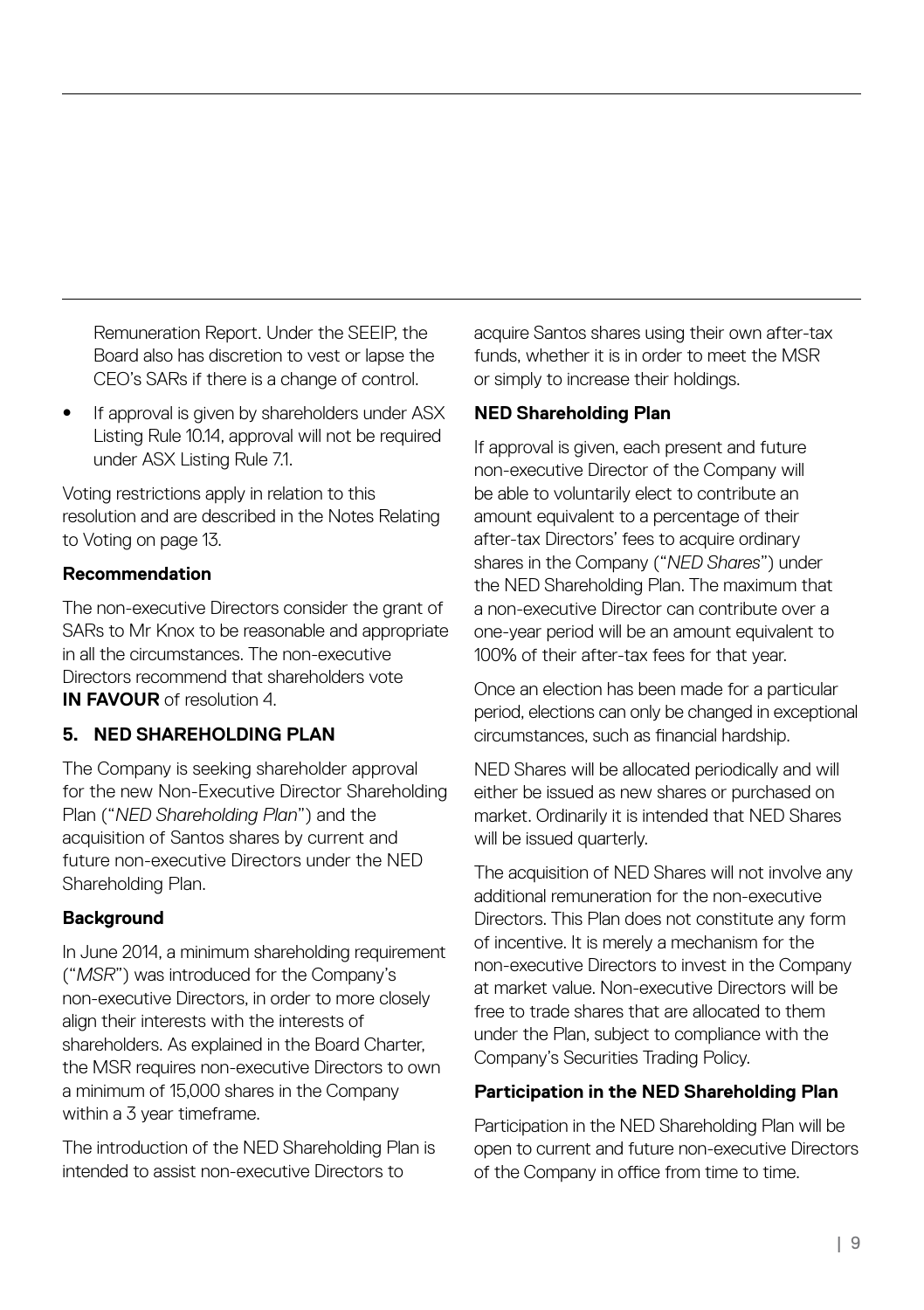continued

Currently, there are nine non-executive Directors: Mr Kenneth Charles Borda, Mr Peter Roland Coates AO, Mr Kenneth Alfred Dean, Mr Roy Alexander Franklin OBE, Mr Gregory John Walton Martin, Ms Jane Sharman Hemstritch, Mr Hock Goh, Mr Scott Douglas Sheffield and Ms Yasmin Anita Allen. Current or future executive Directors, including the Managing Director, are not eligible to participate in the NED Shareholding Plan.

#### **Acquisition and quantum of NED Shares**

NED Shares will be allocated to non-executive Directors by dividing the amount they have elected to contribute by:

- if the NED Shares are newly issued, the weighted average price at which the Company's shares were traded on the ASX in the one week period up to, but excluding the date of allocation; or
- if the NED Shares are sourced on market, the price actually paid for the NED Shares (which, at the Board's discretion, may include stamp duty, brokerage or other costs associated with the acquisition of the NED Shares).

The number of NED Shares which may be acquired by the current and future non-executive Directors cannot be precisely calculated, as it depends on:

- the extent to which each non-executive Director participates in the NED Shareholding Plan;
- the share price at the time when NED Shares are allocated to non-executive Directors; and
- the number of non-executive Directors in office from time to time.

As an illustrative example, if the entire shareholder approved non-executive Director annual fee pool of \$2.6 million was used to acquire shares under the NED Shareholding Plan at the closing share price of \$7.95 on 26 February 2015, the total number of shares that would be acquired in the first year of the NED Shareholding Plan would be 327,044, comprising approximately 0.033% of the current issued capital.

If at any time the Board determines that the allocation of NED Shares would result in the Company breaching the Company's Constitution, any law or rule of the ASX, or is otherwise inappropriate in the circumstances, the Board may defer the allocation of shares until a more suitable time or pay a non-executive Director a cash amount equal to the amount contributed.

#### **OTHER INFORMATION**

- Shares acquired by non-executive Directors under the NED Shareholding Plan will rank equally (in relation to dividends and other rights) in all respects with other issued fully paid shares.
- No loan will be made available by the Company in connection with the acquisition of shares under the NED Shareholding Plan.
- No shares have yet been issued under the NED Shareholding Plan.
- Details of any shares issued under the NED Shareholding Plan will be published in each Annual Report of the Company relating to a period in which shares have been issued, and that approval for the issue of shares was obtained under ASX Listing Rule 10.14.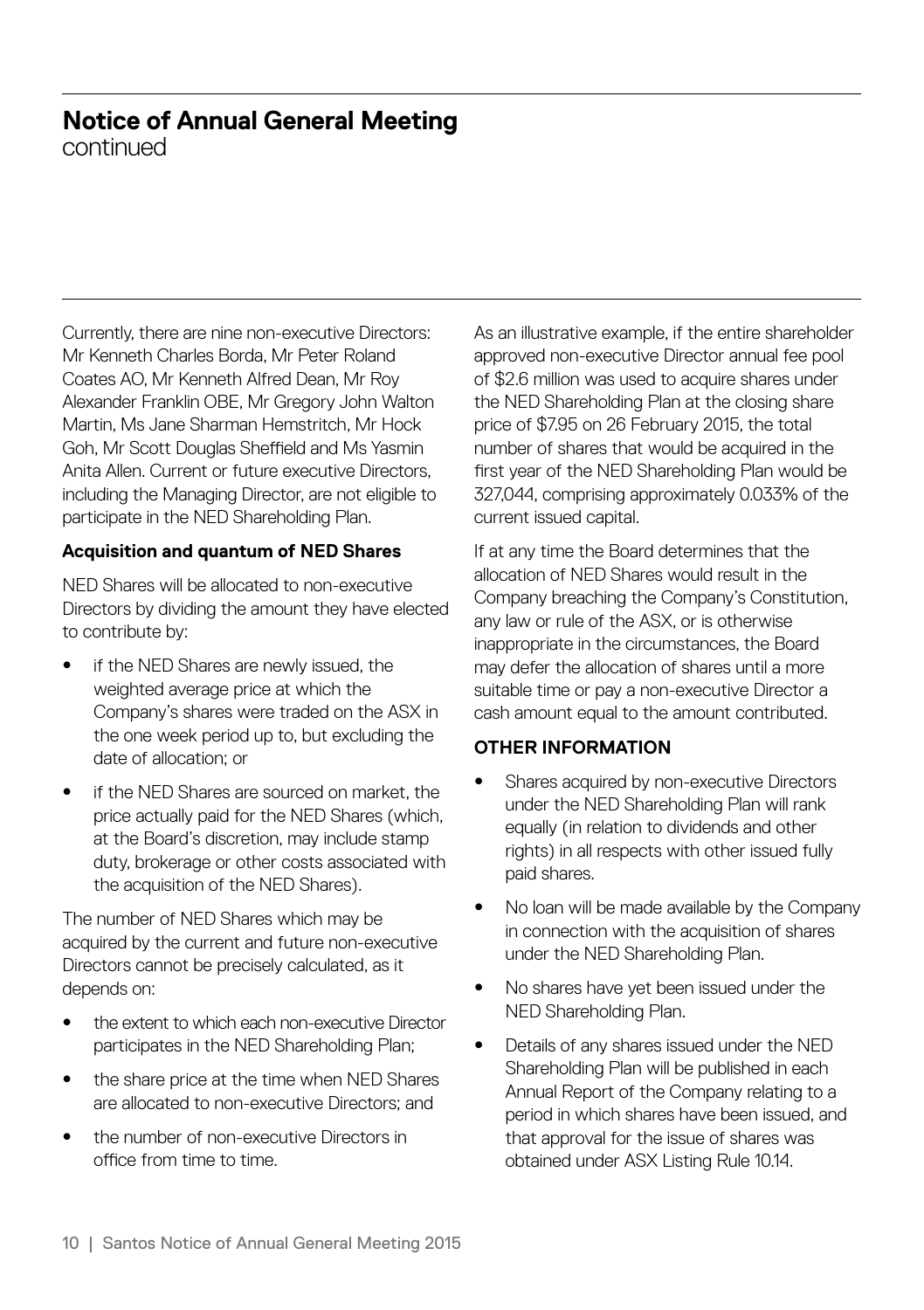- If resolution 5 is approved, it is anticipated that non-executive Directors will be able to participate in the NED Shareholding Plan from the time shareholder approval is granted. While it is intended that the NED Shareholding Plan will continue to operate indefinitely, new shares will only be issued under the NED Shareholding Plan up until 30 April 2018, unless shareholder approval for the issue of shares under the NED Shareholding Plan is refreshed prior to that date.
- If approval is given by shareholders under ASX Listing Rule 10.14, approval will not be required under ASX Listing Rule 7.1.
- Voting restrictions apply in relation to this resolution and are described in the Notes Relating to Voting on page 13.

#### **6. RENEWAL OF PROPORTIONAL TAKEOVER PROVISION**

Rule 70 of the Company's Constitution currently contains provisions dealing with proportional takeover bids for Santos shares in accordance with the Corporations Act.

Under the Corporations Act and Rule 70, the provisions must be renewed every three years or they will cease to have effect. The current provisions will automatically cease to have effect after 3 May 2015 and accordingly, it is proposed to renew them in the Constitution. If renewed, Rule 70 will operate on the same basis as the existing Rule 70 for a period of three years from the date of the Annual General Meeting.

The Corporations Act requires that the following information be provided to shareholders when they are considering the renewal of proportional takeover provisions in a constitution.

#### **What is a proportional takeover bid, and why do we need the proportional takeover approval provisions?**

A proportional takeover bid involves the bidder offering to buy a proportion only of each shareholder's shares in the Company. This means that control of the Company may pass without members having the chance to sell all their shares to the bidder. It also means the bidder may take control of the Company without paying an adequate amount for gaining control.

In order to deal with this possibility, a company may provide in its constitution that:

- in the event of a proportional takeover bid being made for shares in the Company, members are required to vote by ordinary resolution and collectively decide whether to accept or reject the offer; and
- the majority decision of the Company's members will be binding on all individual members.

The Directors consider that members should be able to vote on whether a proportional takeover bid ought to proceed given such a bid might otherwise allow control of the Company to change without members being given the opportunity to dispose of all of their shares for a satisfactory control premium. The Directors also believe that the right to vote on a proportional takeover bid may avoid members feeling pressure to accept the bid even if they do not want it to succeed.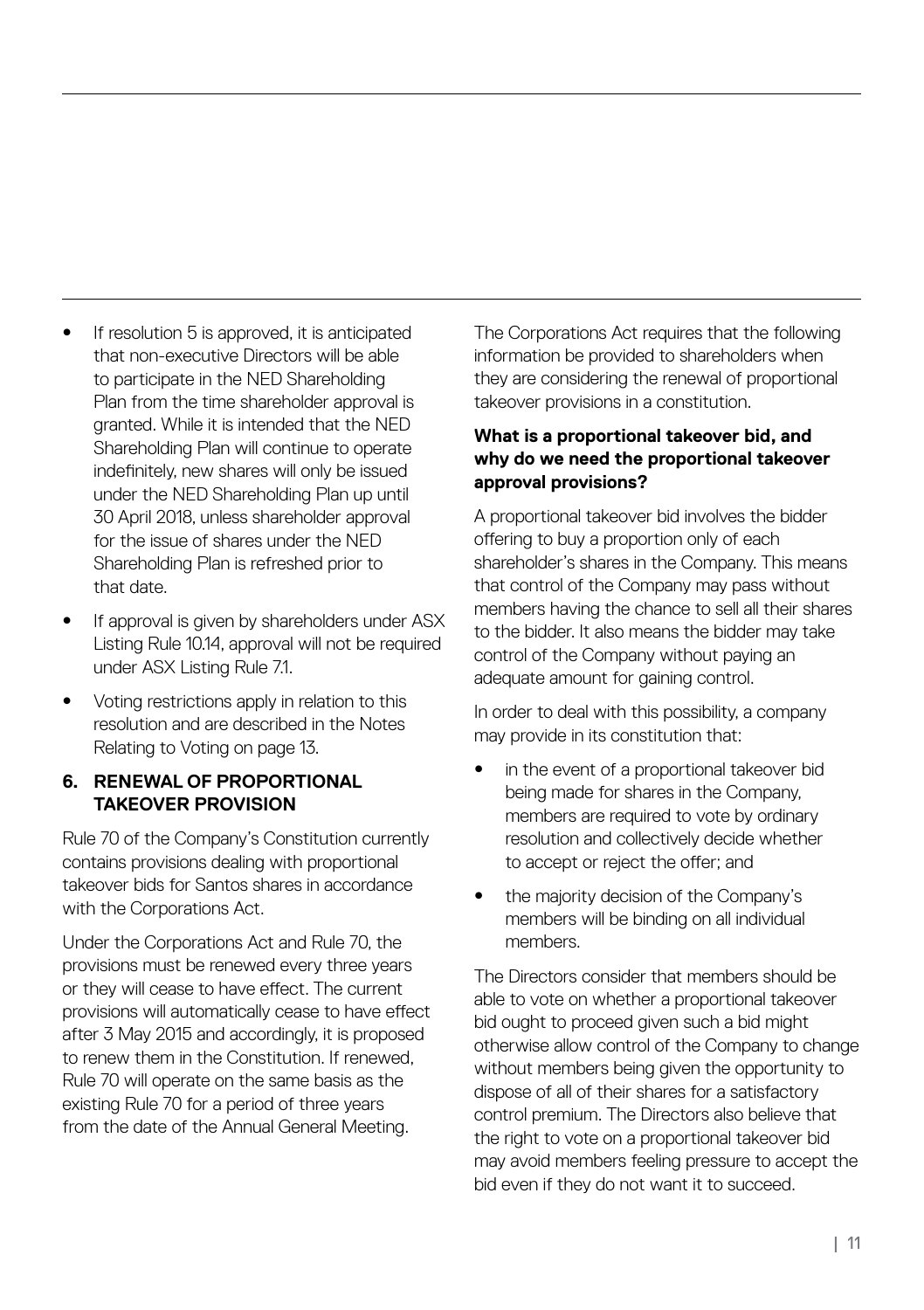continued

#### **What is the effect of the proportional takeover approval provisions?**

If a proportional takeover bid is made, the Directors must ensure that members vote on a resolution to approve the bid more than 14 days before the bid period closes.

The vote is decided on a simple majority. Each person who, as at the end of the day on which the first offer under the bid was made, held bid class securities is entitled to vote. However, the bidder and their associates are not allowed to vote.

If the resolution is not passed, transfers which would have resulted from the acceptance of a bid will not be registered and the bid will be taken to have been withdrawn. If the bid is approved (or taken to have been approved), the transfers must be registered if they comply with the Corporations Act and the Company's Constitution.

The bid will be taken to have been approved if the resolution is not voted on within the deadline specified under the Corporations Act. However, the Directors will breach the Corporations Act if they fail to ensure the approving resolution is voted on.

The proportional takeover approval provisions do not apply to full takeover bids, and only apply for three years after the date they are renewed. The provisions may be renewed, or reinserted upon the expiry of the initial three-year period, but only by a special resolution passed by members.

#### **Potential advantages and disadvantages**

While the renewal of Rule 70 will allow the Directors to ascertain members' views on a proportional takeover bid, it does not otherwise offer any

advantage or disadvantage to the Directors who remain free to make their own recommendation as to whether the bid should be accepted.

The provisions in Rule 70 ensure that all members have an opportunity to study a proportional bid proposal and vote on the bid at a general meeting. This is likely to ensure a potential bidder structures its offer in a way which is attractive to a majority of members, including appropriate pricing. Similarly, knowing the view of the majority of members may help individual members assess the likely outcome of the proportional takeover when determining whether to accept or reject the offer.

However, it is also possible that the inclusion of such provisions in the Constitution may discourage proportional takeover bids, and may reduce any speculative element in the market price of the Company's shares arising from the possibility of a takeover offer being made. The inclusion of the provisions may also be considered to constitute an unwarranted additional restriction of the ability of members to freely deal with their shares.

The Board considers that the potential advantages for members of the proportional takeover approval provisions outweigh the potential disadvantages.

As at the date on which this statement was prepared, no Director is aware of any proposal by any person to acquire, or to increase the extent of, a substantial interest in the Company.

#### **Recommendation**

The Board recommends that shareholders vote **IN FAVOUR** of the renewal of the proportional takeover provision in Rule 70 of the Constitution of Santos Limited.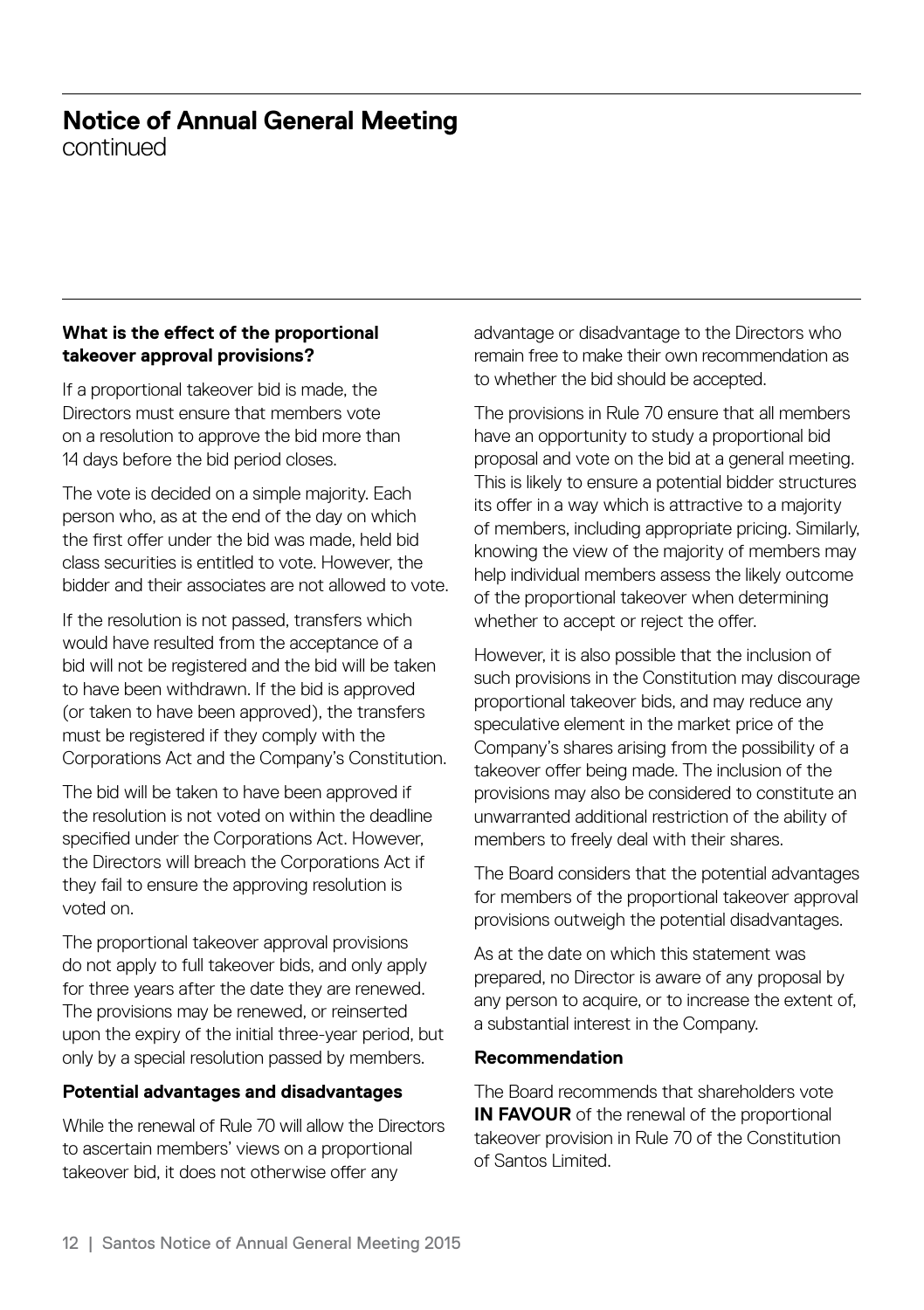### **NOTES RELATING TO VOTING**

#### **1. ENTITLEMENT TIME**

The Board has determined in accordance with the Rules of the Company's Constitution and the Corporations Regulations that a person's entitlement to vote at the Annual General Meeting will be taken to be the entitlement of that person shown in the Register of Members as at 6.30 pm Adelaide time on Tuesday, 28 April 2015.

#### **2. VOTING EXCLUSIONS**

#### **Resolution 3**

The Company will disregard any votes cast on Resolution 3:

- by or on behalf of a member of the Company's KMP named in the Company's Remuneration Report for the year ended 31 December 2014, or their closely related parties, regardless of the capacity in which the vote is cast; or
- as a proxy by a person who is a member of the Company's KMP at the date of the meeting or their closely related parties;

unless the vote is cast as proxy for a person entitled to vote on Resolution 3:

- in accordance with a direction in the proxy form; or
- by the Chairman of the meeting pursuant to an express authorisation to exercise the proxy.

#### **Resolution 4**

The Company will disregard any votes cast on Resolution 4:

- by or on behalf of Mr Knox and any of his associates, regardless of the capacity in which the vote is cast; or
- as a proxy by a person who is a member of the Company's KMP at the date of the meeting or their closely related parties;

unless the vote is cast as proxy for a person entitled to vote on Resolution 4:

- in accordance with a direction in the proxy form; or
- by the Chairman of the meeting pursuant to an express authorisation to exercise the proxy.

#### **Resolution 5**

The Company will disregard any votes cast on Resolution 5:

- by or on behalf of any non-executive Director of Santos and any of their associates, regardless of the capacity in which the vote is cast; or
- as a proxy by a person who is a member of the Company's KMP at the date of the meeting or their closely related parties;

unless the vote is cast as proxy for a person entitled to vote on Resolution 5:

- in accordance with a direction in the proxy form; or
- by the Chairman of the meeting pursuant to an express authorisation to exercise the proxy.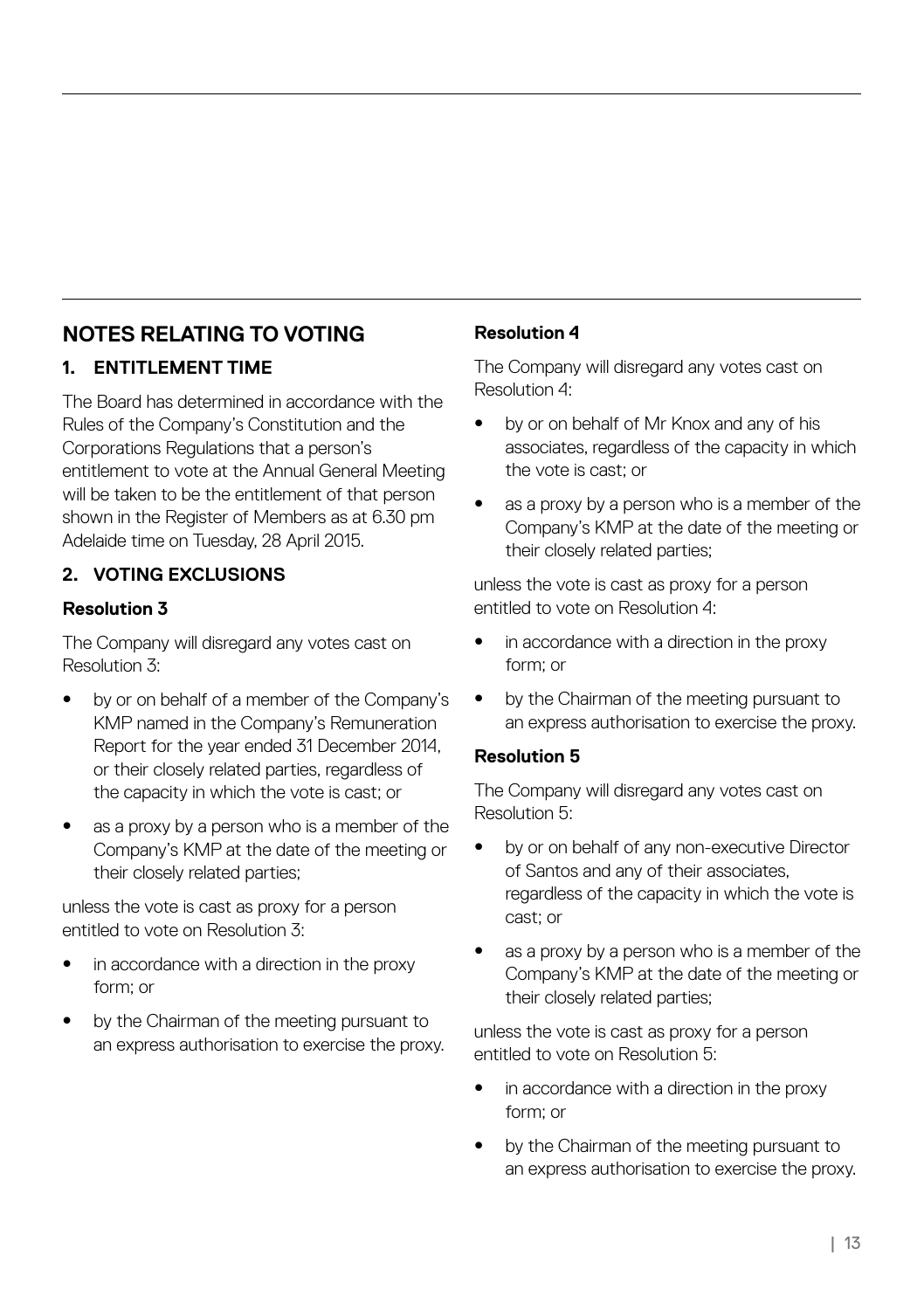continued

#### **3. VOTING ENTITLEMENT ON A POLL**

On a poll, every member has one vote for every fully paid ordinary share held.

#### **4. PROXIES**

The following information is relevant if you wish to appoint a proxy to vote on your behalf on resolutions at the Annual General Meeting.

#### **The Chairman of the Annual General Meeting acting as proxy**

You may appoint the Chairman of the Annual General Meeting as your proxy. In addition, the Chairman of the meeting is deemed to be appointed where a signed proxy form is returned which does not contain the name of the proxy or where the person appointed on the form is absent.

If a member directs the Chairman how to vote on an item of business, the Chairman must vote in accordance with the direction.

For proxies without voting instructions that are exercisable by the Chairman, the Chairman intends to vote all available proxies in favour of each resolution.

In relation to each of the remuneration-related resolutions (being Resolutions 3, 4 and 5), if the Chairman of the meeting is appointed as your proxy, and you have not directed your proxy how to vote on the relevant resolution, please note that by completing and returning the proxy form accompanying this Notice you will be expressly authorising the Chairman of the meeting to exercise your undirected proxy on these resolutions even though they are connected with the remuneration of the Company's key management personnel.

#### **Directing your proxy how to vote**

If you wish to indicate how your proxy should vote, please mark the appropriate boxes on the proxy form.

If you mark the abstain box for a particular item you are directing your proxy not to vote on your behalf and your shares will not be counted in computing the required majority on a poll.

If you do not mark a voting instructions box in respect of a resolution your proxy can vote as he or she decides, subject to any voting exclusions that apply to the proxy.

#### **Does the proxy you appoint need to be a member?**

A proxy may be an individual or a body corporate, and need not be a member of the Company.

#### **Appointing two proxies**

A member entitled to attend and vote is entitled to appoint not more than two proxies. If you wish to appoint two proxies please obtain a second proxy form by telephoning the Share Registry on 1300 017 716 (within Australia) or +61 3 9938 4343 (outside Australia) or by sending a fax to 1800 763 447. Both forms should be completed specifying the nominated percentage, or number of your votes given to each proxy. Please return both proxy forms together. If the proxy forms do not specify the proportion or number of your votes, each proxy may exercise half of the votes. Where more than one proxy is appointed and both attend the meeting, neither proxy is entitled to vote on a show of hands.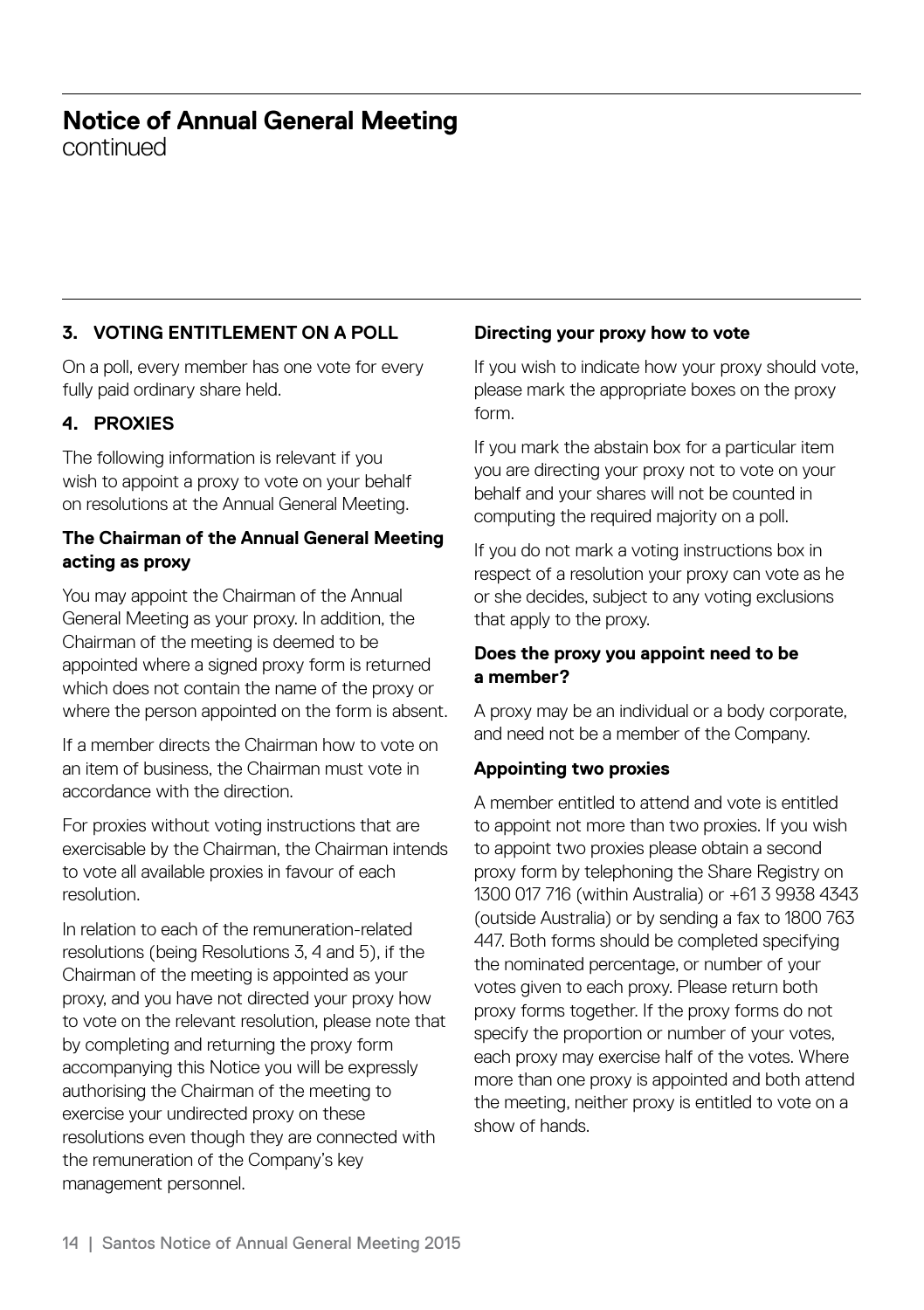#### **Appointment of a body corporate representative as a proxy**

Where a member appoints a body corporate as proxy, that body corporate will need to ensure that:

- it appoints an individual as its corporate representative to exercise its powers at the meeting, in accordance with section 250D of the Corporations Act (the "Certificate of Appointment of Corporate Representative", which can be obtained from the Share Registry, can be used for this purpose); and
- the instrument appointing the corporate representative is received by the Company at its registered office by the time referred to below.

#### **Completing the proxy form**

A proxy form must be signed by the member or his/her attorney or, in the case of a corporation, executed in accordance with section 127 of the Corporations Act, or signed by an authorised officer or attorney. If the proxy form is signed by an attorney, or by the authorised officer of a corporation, the power of attorney or other authority (or a notarially certified copy) must accompany the form unless it has previously been provided to the Company. If the proxy form is sent electronically or by fax, any accompanying power of attorney or other authority must be certified.

#### **Lodgement of proxy forms**

Proxy forms must be received by the Company by 10.00 am Adelaide time on Tuesday, 28 April 2015. You may lodge your proxy form:

- electronically via www.investorvote.com.au;
- by hand delivery to Computershare Investor Services Pty Ltd, 452 Johnson Street, Abbotsford, Victoria 3067;
- by post to Computershare Investor Services Pty Ltd, GPO Box 242, Melbourne, Victoria 8060; or
- by fax to 1800 783 447 (within Australia) or +61 3 9473 2555 (outside Australia).

#### **5. APPOINTING AN ATTORNEY TO VOTE ON YOUR BEHALF**

Where a member appoints an attorney to act on his/her behalf at the meeting, such appointment must be made by a duly executed power of attorney. The power of attorney must be received by the Company at Computershare Investor Services by hand or post as set out in section 4 above, by the time referred to in section 4 above.

#### **6. APPOINTING A CORPORATE REPRESENTATIVE**

Where a member is a corporation and appoints a representative under section 250D of the Corporations Act, appropriate evidence of the appointment must be produced. A "Certificate of Appointment of Corporate Representative" can be obtained from the Share Registry. It should be completed prior to the Annual General Meeting and presented at the registration desk on the day of the meeting.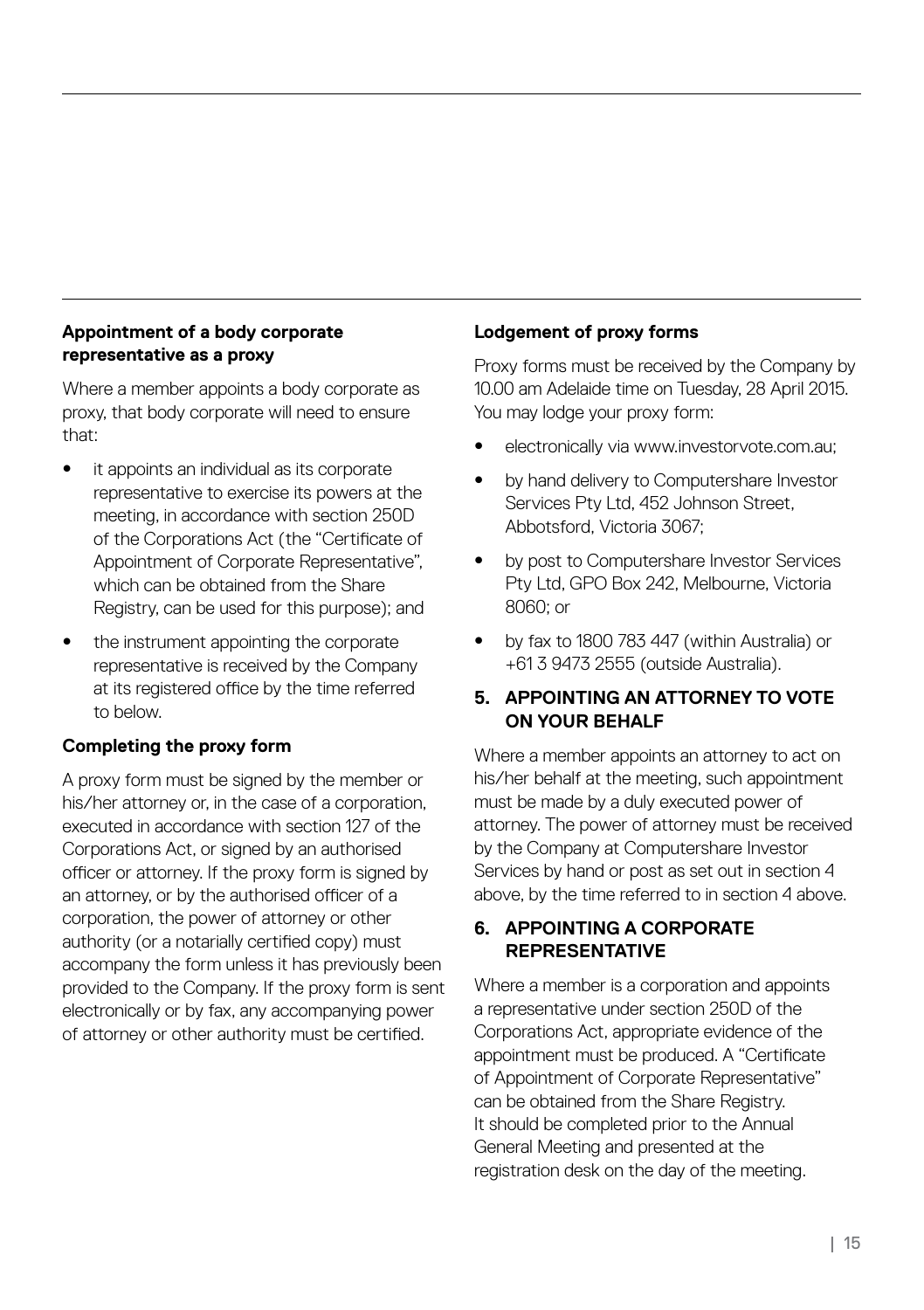continued

### **7. CUSTODIAN VOTING**

For intermediary online subscribers only (custodians) please visit www.intermediaryonline.com to submit your voting intentions.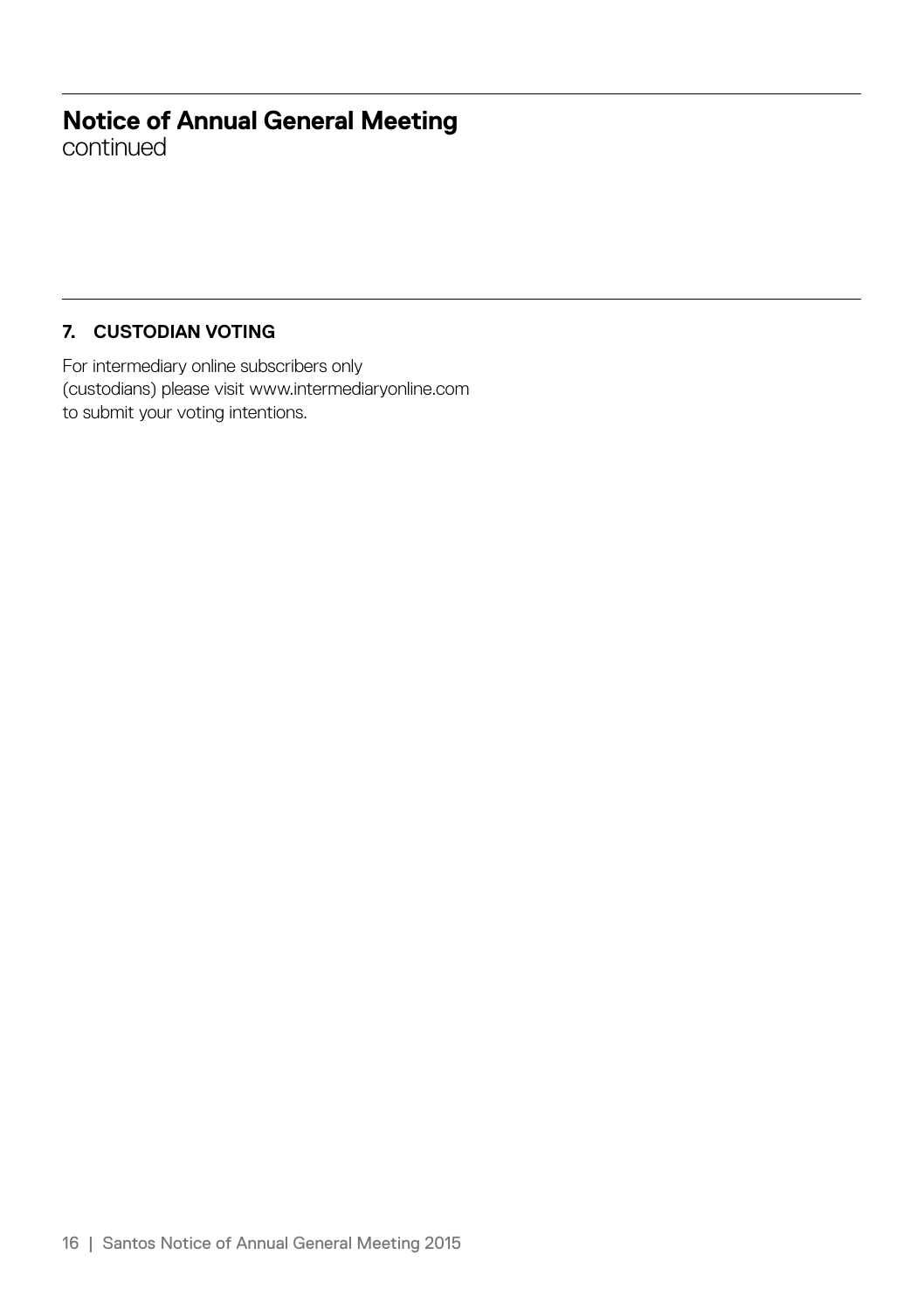# **Getting to the AGM**

### **AGM Venue**

The Santos AGM will be held in Hall L of the Adelaide Convention Centre, North Terrace, Adelaide.

#### **Car Parking**

Car parking is available in the Riverbank Car Park and the North Terrace Car Park. The map on the following page shows access routes to car-parking facilities.

#### **Public transport**

- Bus Stops D (northern side of North Terrace in front of Adelaide Railway Station) and W2 (southern side of North Terrace)
- Free City Loop (99C) stops at Bus Stops D1 (northern side of North Terrace – Adelaide Railway Station) and W2 (southern side of North Terrace, west of Adelaide Convention Centre)
- Tram Stop on North Terrace near Adelaide Convention Centre – Adelaide Railway Station
- Taxi Rank in front of Adelaide Railway Station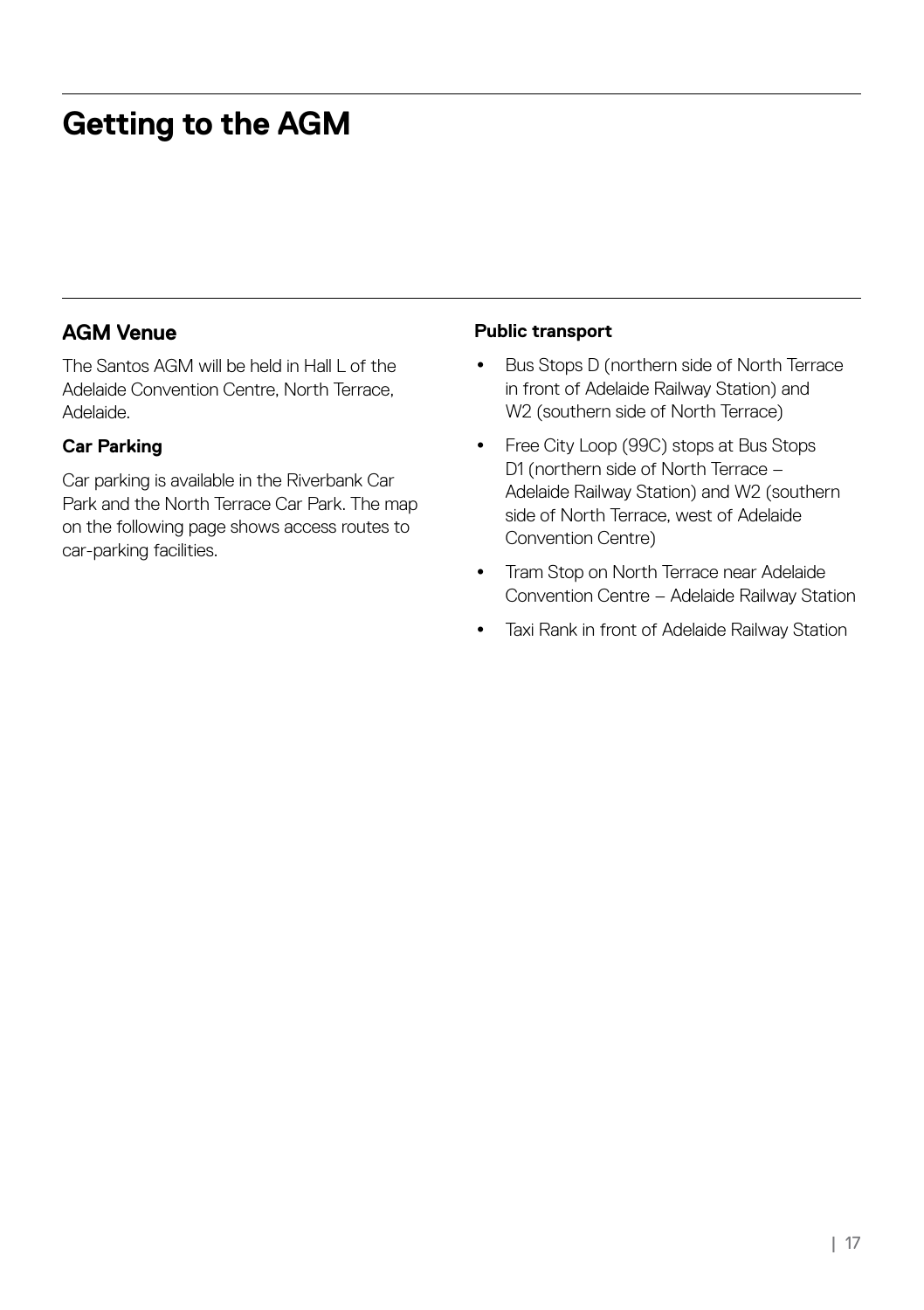# **AGM venue location**

Adelaide Convention Centre